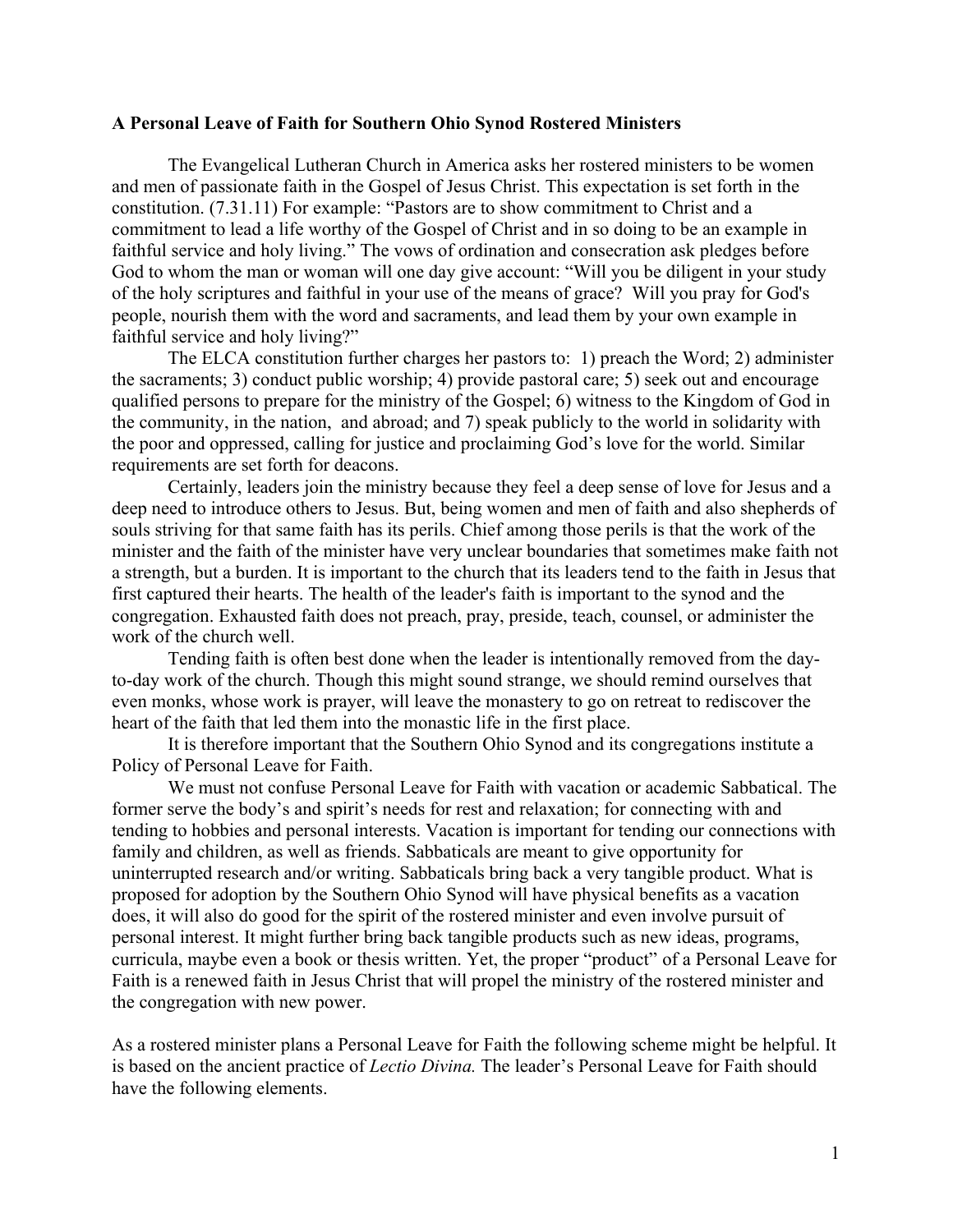- 1. *Lectio*: The word means: reading. Many things can be "read." *Lectio* is an invitation to read, study, discover, or take in new information or experiences. The focus is on the word "new." Reading ahead in the lectionary to be preached on upon return is not what is envisioned here. The *Lectio* needs to be directed to the heart of the person who, the congregation prays, will be renewed. Voyages can be *Lectio.* Academic study can be *Lectio* even if it is not done in formal setting. *Lectio* can be anything that the leader takes in that has promise to be of fresh food for the faith of the leader.
- 2. *Meditatio*: Is a reflection on what has been "read" or experienced. It is an intentional attempt to put the immediate *Lectio* into perspective within the life of the rostered minister. It is a moment to integrate new things into the spirit and ultimately renew faith. *Meditatio* might well take the form of writing about what has been learned. Often such writing will have very practical impact upon return and might well lead to new ways of mission. On the other hand, *Meditatio* may yield less tangible results. For example, a leader might take an extended stay at the community at Taize, France and, upon meditation on the experience, return with a different and fresh outlook on how faith expresses itself in worship, which in turn would lead to rejuvenation of the worship in the congregation.
- 3. *Oratio:* Prayer needs to be a significant part of Personal Leave for Faith. A rostered minister's prayer life contains a large portion of prayers that are demanded by the moment. It is a leader's privilege and vow to pray with and for the people in their best and worst times. The challenge on Personal Leave for Faith is to discover prayer anew in a time and place that does not demand pastoral prayers but allows for prayers of the heart. *Oratio* can take many forms depending on individual temperament. A stay in a monastic community can feed the faith very well, but it is not beneficial for all temperaments. Seeking a capable spiritual director as a guide even before the time of Personal Leave for Faith arrives would make for a good experience.
- 4. *Contemplatio: Contemplatio* seeks to quietly and peacefully allow the presence of God to make itself known in the heart of the rostered minister. It seeks to take in what God has to offer in the moment in trust that it will strengthen faith and resolve. It is done best when the usual daily life and routine is put aside and replaced. Again, the temperament of the individual must be kept in mind when shaping what replaces routine. Whatever suggests itself to the leader as a course of action that intentionally reconnects with self and the Lord is a proper start for *Contemplatio*. For purpose of this document, *Contemplatio* might be the closest thing to a biblical *Sabbath*.

A Personal Leave for Faith will be most profitable to rostered ministers, congregations, and the church when it incorporates all these facets yet, at the same time, personalizes the time away towards the leader in question.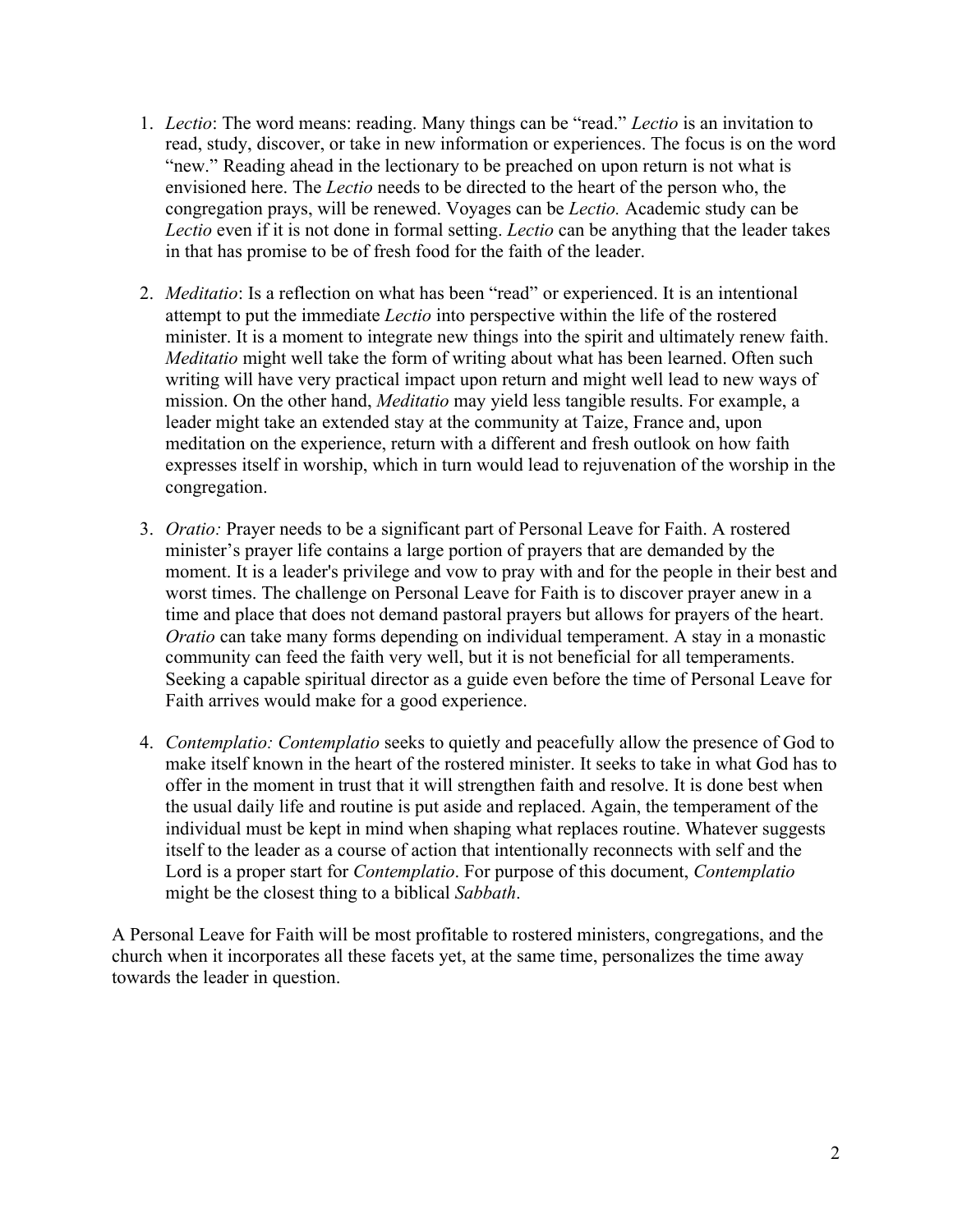## *A proposal:*

The following represents a suggested framework to develop a congregational policy for a Personal Leave of Faith. It is not intended to replace congregational sabbatical policies already in place.

The Congregation or Synod will allot the rostered minister(s) paid 10 days of Personal Leave for Faith time per year.

These days can be accumulated up to a total of 60 days.

The rostered minister shall take all the days accumulated when embarking on a Personal Leave for Faith.

The rostered minister can take the Personal Leave for Faith days accumulated at any particular time in consultation with the congregational council, allowing a minimum of 60 days for the congregation to prepare for the leader's absence. Since longer leaves will require more planning from the congregation and rostered minister, a leave of 20 days or more must be announced 6 months prior to the beginning of the leave. Grant applications to cover the expense of the Personal Leave for Faith sometimes require up to 12 months of lead time and require the involvement of the congregation from the beginning of the grant process. Leader and congregation need to be aware of these lead times.

The congregation shall excuse the rostered minister from all duties while on Leave.

The rostered minister shall excuse him or herself from all duties while on Leave.

The rostered minister shall notify the synod of the impending Personal Leave for Faith to be taken. The Synod shall excuse the rostered minister from all synodical duties for the duration of the leave.

Good practice suggests that a small task force be created that shepherds the process into the congregation.

- o This task force will hear plans for the Personal Leave for Faith and debrief the rostered minister following Personal Leave for Faith.
- o The scope and content of plan and debriefing is to be agreed upon by the rostered minister and task force at the beginning of the journey.
- o The task force will further be the advocate for the Personal Leave for Faith with the congregation. Most importantly, the task force will pray for the leader and encourage prayer for the leader in the congregation, especially in the prayer of the people during worship. It will prepare the congregation for the absence by noting well the things that leader is doing for the congregation that will now go undone and make arrangements to have the congregation take on those tasks.